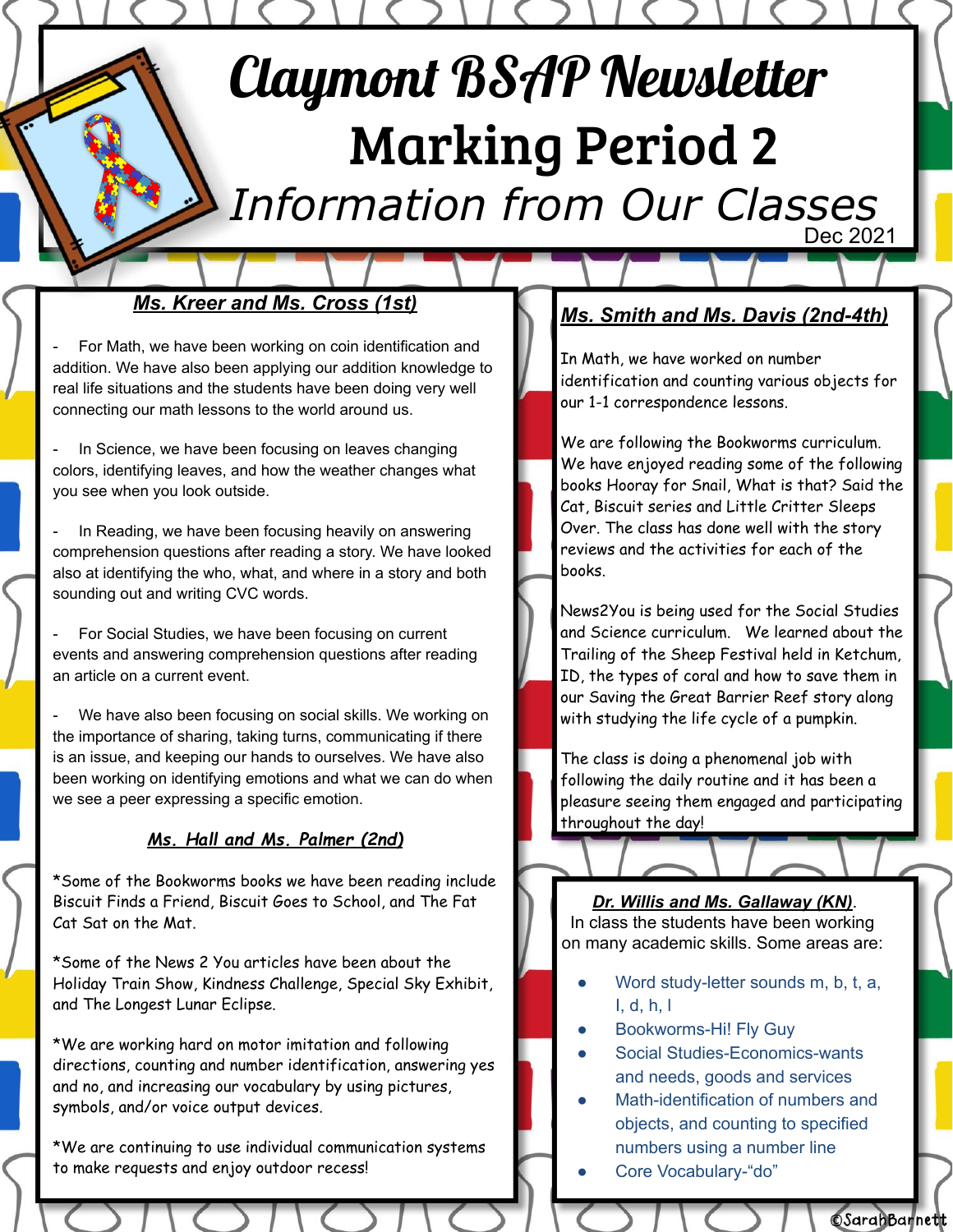## Claymont BSAP Newsletter Marking Period 2

*Classroom Updates (Continued), Related Services Information, District News, and Building Spec Ed Coordinator Blog* Dec 2021

## *Ms. Soles and Ms. Coleman's Class (4th-5th)*

We are busy in room 238 reading. In  $5<sup>th</sup>$  grade we have finished Volcanoes and are starting Oceans. In  $4<sup>th</sup>$  grade we continue to read Blood on the River.

In Math, we are working on addition and multiplication and starting division.

We will be celebrating the holidays on December the 20<sup>th</sup> with Polar Express and the 21<sup>st</sup> learning about Holidays around the World.

## *Tips from the Speech/Language Team*

## **FAMILIAR ROUTINES PROMOTE LANGUAGE DEVELOPMENT BY:**



#### **District News: Connect and Learn Workshops**

The district will have three more connect and learn workshops available to families during the 2021-2022 School Year.

December 15th 6:30-7:30 PM Accessing DDDS and DVRS

February 16th, 2022 6:30-7:30 PM Strategies for Managing Emotions and **Behaviors** 

April 13th, 2022 6:30-7:30 PM Summer Resources and Ideas

Locations are still TBD; please follow the link provided below to the district website for updates or contact Nicole Warner, Special Education Director, at [Nicole.Warner@bsd.k12.de.us](mailto:Nicole.Warner@bsd.k12.de.us)

[Connect and Learn Link-BSD Website](https://www.brandywineschools.org/Page/3924)

#### Building Special Education Coordinator Blog

It's cold right now, but we here are already looking forward to next summer!! During your student's IEP meeting this year, we discussed 12-month programming and/or Extended School Year services. Here are the current dates for next summer:

#### **12-Month Programming: June 27th-August 4th**

**Extended School Year (Half Day): June 27th-July 28th**

The district is still finalizing the locations for our programs. Once this information has been received, I will be reaching out via email/Dojo to families to share.

**CSarahBarnett**